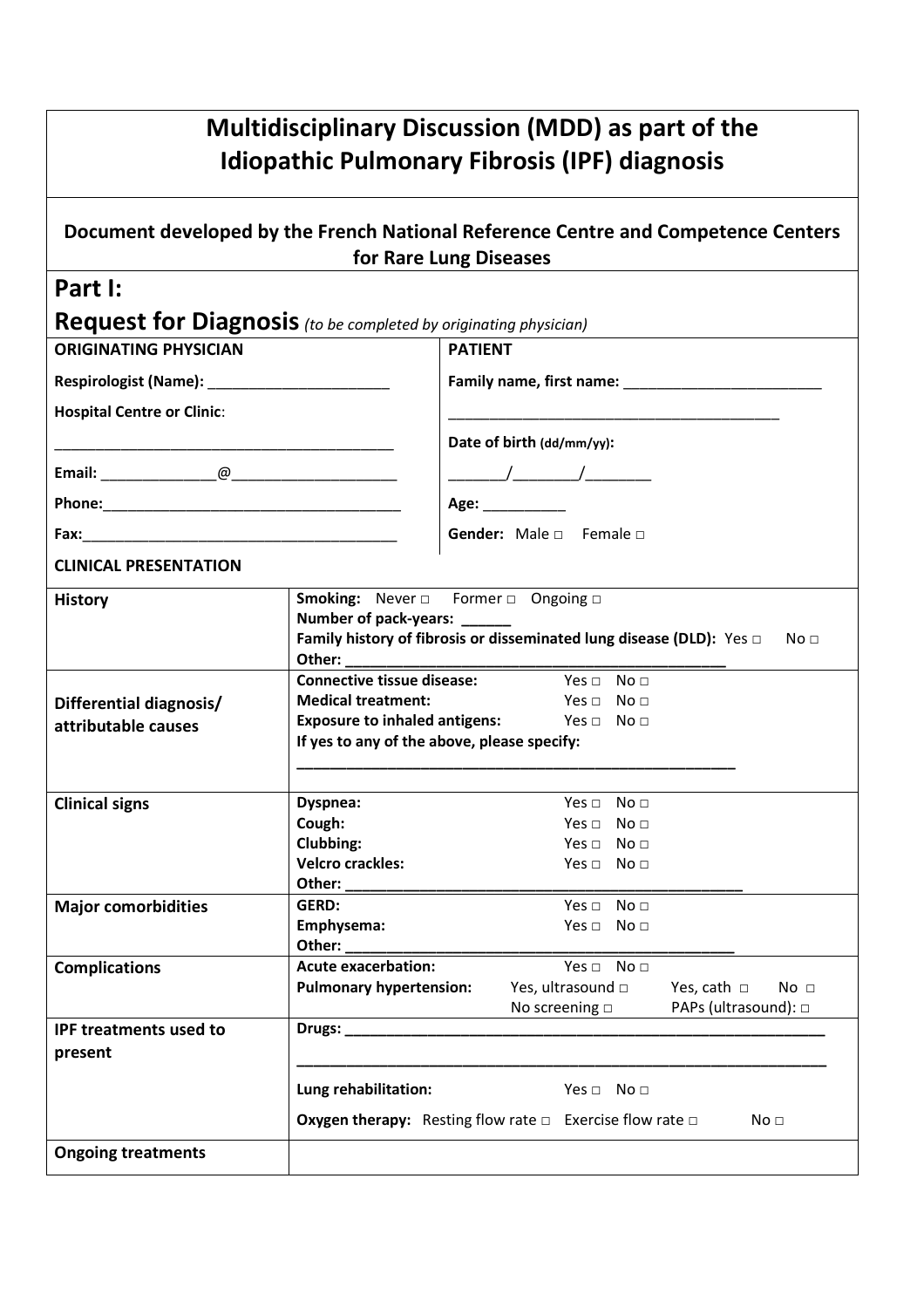| Part I: Request for Diagnosis (cont.)                                                                                                                                           |  |  |  |  |
|---------------------------------------------------------------------------------------------------------------------------------------------------------------------------------|--|--|--|--|
| <b>LUNG FUNCTION TESTS</b>                                                                                                                                                      |  |  |  |  |
|                                                                                                                                                                                 |  |  |  |  |
| FVC (% predicted) ___________%                                                                                                                                                  |  |  |  |  |
| FEV <sub>1</sub> /FVC ratio ___________%                                                                                                                                        |  |  |  |  |
| $DL_{co}$ (% predicted) $\sim$ %                                                                                                                                                |  |  |  |  |
|                                                                                                                                                                                 |  |  |  |  |
| Oxygen saturation at end of test (SpO <sub>2</sub> ): _____________%                                                                                                            |  |  |  |  |
| Oxygen flow during test (litres per minute): _______________________ L/min                                                                                                      |  |  |  |  |
| LFT findings attached: $Yes \Box$ No $\Box$                                                                                                                                     |  |  |  |  |
| <b>HIGH-RESOLUTION CT SCAN</b>                                                                                                                                                  |  |  |  |  |
|                                                                                                                                                                                 |  |  |  |  |
| CD-ROM attached: Yes □ No □                                                                                                                                                     |  |  |  |  |
| <b>SURGICAL LUNG BIOPSY (if performed)</b>                                                                                                                                      |  |  |  |  |
|                                                                                                                                                                                 |  |  |  |  |
| Findings (pathology report attached)                                                                                                                                            |  |  |  |  |
|                                                                                                                                                                                 |  |  |  |  |
| Broncho-alveolar lavage (BAL)                                                                                                                                                   |  |  |  |  |
| Not performed $\square$                                                                                                                                                         |  |  |  |  |
| <b>Cytology report:</b><br>Macrophages (%)<br>Lymphocytes (%)<br>Neutrophils (%)<br>Eosinophils (%)<br>Asbestos bodies (%)<br>Yes $\square$ No $\square$ No screening $\square$ |  |  |  |  |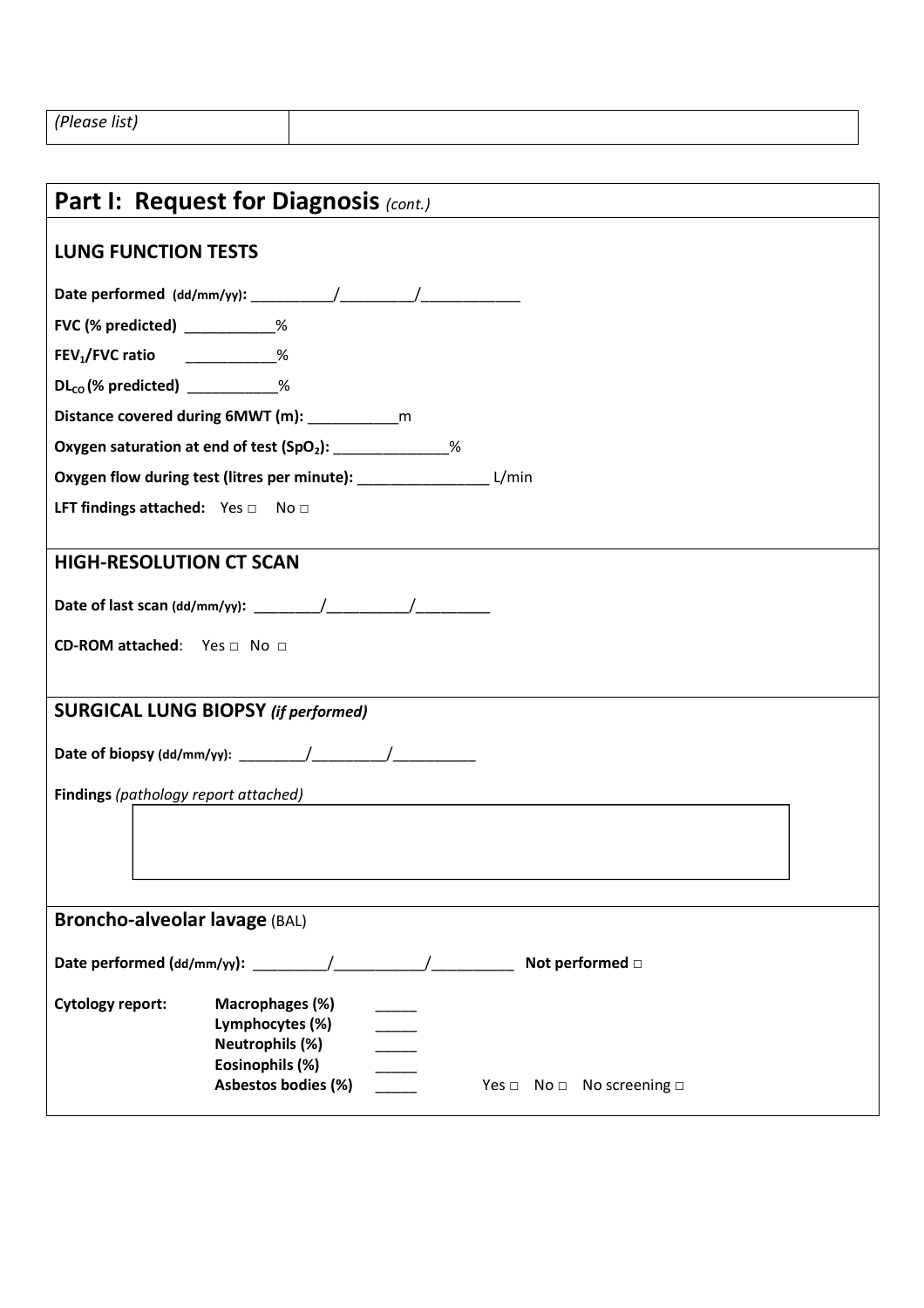## **Part II: Computed Tomography Findings***(to be completed during MDD)*

| <b>CRITERIA FOR USUAL INTERSTITIAL PNEUMONIA</b><br>(UIP) PATTERN                                                                                                                                                                                                                                                                                 |                                                                                                                                                                    | CT SCAN FINDINGS INCONSISTENT WITH UIP<br><b>PATTERN</b> (At least one of these findings)                                                                                                                                                                                                                                                                                                                                                                                    |  |  |
|---------------------------------------------------------------------------------------------------------------------------------------------------------------------------------------------------------------------------------------------------------------------------------------------------------------------------------------------------|--------------------------------------------------------------------------------------------------------------------------------------------------------------------|------------------------------------------------------------------------------------------------------------------------------------------------------------------------------------------------------------------------------------------------------------------------------------------------------------------------------------------------------------------------------------------------------------------------------------------------------------------------------|--|--|
| □ Definite UIP<br>(4 criteria)<br>□ Subpleural, basal<br>predominance<br>$\Box$ Reticular abnormality<br>$\Box$ Honeycombing, with or<br>without traction<br>bronchiectasis<br>□ Absence of features<br>inconsistent with UIP<br>pattern                                                                                                          | □ Possible UIP<br>(3 criteria)<br>□ Subpleural, basal<br>predominance<br>$\Box$ Reticular abnormality<br>□ Absence of features<br>inconsistent with UIP<br>pattern | □ Upper or mid-lung predominance<br>□ Peribronchovascular predominance<br>□ Extensive ground-glass abnormality (extent greater than<br>reticular abnormality)<br>$\Box$ Profuse micronodules (bilateral, predominantly upper<br>lobes)<br>$\Box$ Discrete cysts (multiple, bilateral, away from areas of<br>honeycombing)<br>$\square$ Diffuse mosaic attenuation / air trapping (bilaterally, in<br>≥3 lobes)<br>$\Box$ Condensation in bronchopulmonary segment(s)/lobe(s) |  |  |
| HISTOPATHOLOGICAL FINDINGS (Please check criteria if present)                                                                                                                                                                                                                                                                                     |                                                                                                                                                                    |                                                                                                                                                                                                                                                                                                                                                                                                                                                                              |  |  |
| <b>CRITERIA FOR USUAL INTERSTITIAL PNEUMONIA</b><br>(DEFINITE UIP)<br>(All 4 criteria must be present)                                                                                                                                                                                                                                            |                                                                                                                                                                    | HISTOPATHOLOGICAL ABNORMALITIES SUGGESTING<br><b>AN ALTERNATE DIAGNOSIS</b><br>(At least 1 of 6 criteria)                                                                                                                                                                                                                                                                                                                                                                    |  |  |
| $\Box$ Evidence of marked fibrosis/architectural distorsion, $\pm$<br>honeycombing in a predominantly subpleural/paraseptal<br>distribution<br>$\Box$ Presence of patchy involvement of lung parenchyma by<br>fibrosis<br>□ Presence of fibroblast foci<br>$\Box$ Absence of features suggesting an alternate diagnosis<br>(see box on the right) |                                                                                                                                                                    | □ Hyaline membranes<br>□ Organizing pneumonia (intra-alveolar fibro-inflammatory<br>buds)<br>$\square$ Granulomas<br>$\Box$ Marked interstitial inflammatory cell infiltrate, away<br>from honeycombing pattern<br>□ Predominant airway centered changes<br>$\Box$ Other features suggesting an alternate diagnosis                                                                                                                                                          |  |  |
|                                                                                                                                                                                                                                                                                                                                                   |                                                                                                                                                                    |                                                                                                                                                                                                                                                                                                                                                                                                                                                                              |  |  |
| <b>PROBABLE UIP</b>                                                                                                                                                                                                                                                                                                                               |                                                                                                                                                                    | <b>POSSIBLE UIP</b>                                                                                                                                                                                                                                                                                                                                                                                                                                                          |  |  |
| $\Box$ Evidence of marked fibrosis/architectural distorsion, $\pm$<br>honeycombing<br>□ Absence of either patchy involvement of lung<br>parenchyma by fibrosis or absence of fibroblast foci (but<br>not absence of both)<br>$\Box$ Absence of features suggesting an alternate diagnosis<br>(see above)                                          |                                                                                                                                                                    | □ Patchy or diffuse involvement of lung parenchyma by<br>fibrosis, with or without interstitial inflammation<br>$\Box$ Absence of other criteria for UIP<br>$\Box$ Absence of features suggesting an alternate diagnosis<br>(see above)                                                                                                                                                                                                                                      |  |  |